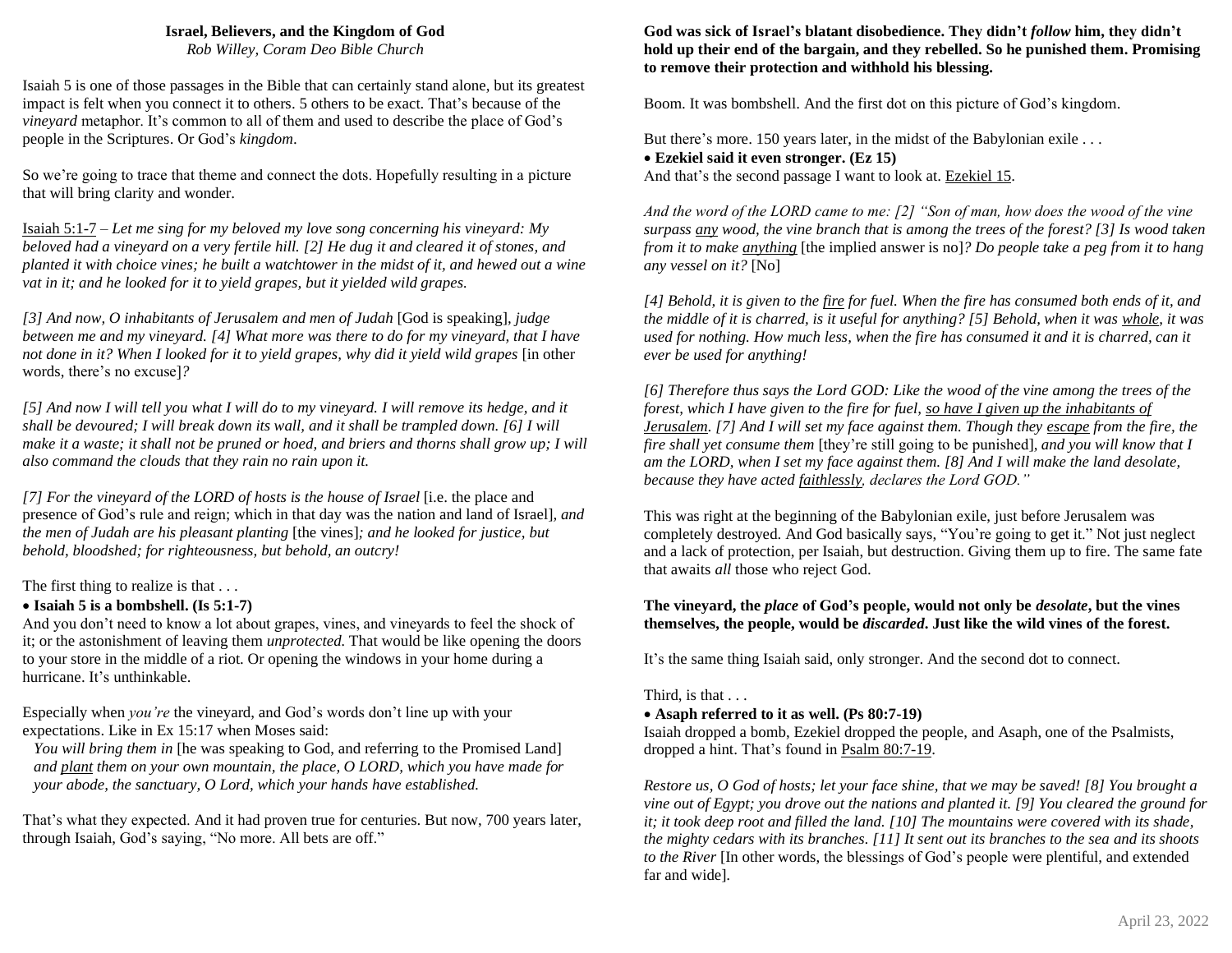*[12] Why then have you broken down its walls, so that all who pass along the way pluck its fruit? [13] The boar from the forest ravages it, and all that move in the field feed on it.*

*[14] Turn again, O God of hosts! Look down from heaven, and see; have regard for this vine, [15] the stock that your right hand planted, and for the son whom you made strong for yourself. [16] They* [your enemies] *have burned it with fire; they have cut it down; may they perish at the rebuke of your face!* [Looks *can* kill.]

*[17] But let your hand be on the man of your right hand, the son of man whom you have made strong for yourself! [18] Then we shall not turn back from you; give us life, and we will call upon your name! [19] Restore us, O LORD God of hosts! Let your face shine, that we may be saved!*

Now, we can't be *sure* of the circumstances here, but it *seems* that the Psalmist is writing sometime after the Assyrian Overthrow of 722BC. When the northern tribes fell. Hence his question in v12, "Why have you broken down its walls?"

And he calls out to God on behalf of his people, to reverse their fortune. To change things. *Restore us, O LORD God of hosts! Let your face shine, that we may be saved!* Look *favorably* on us. Rebuke us no longer. It's a cry for help.

➢ But the interesting part, is that he appeals to a *messiah*; someone on whom God's *hand*, God's favor, would rest. Like in v15 where he says, *have regard . . . for the son whom you made strong for yourself*. And v17 – *Let your hand be on the man of your right hand, the son of man whom you have made strong for yourself.*

Now, if it were just v15, we might conclude that he's simply talking about Israel as a whole. Because the prophets often did that. They often referred to the people at large, as God's *son.*

But with the addition of v17, where he says – *let your hand be on the man of your right hand, the son of man whom you have made strong for yourself* – it seems like he's narrowing the field, and talking about an individual. Most likely a king or leader, because *man of your right hand* and *son of man* is royal language.

**It seems even then, some 700 years before Christ – that God put it in the heart of the Psalmist to yearn for a deliverer. To hint at someone who had the strength and power to restore the vineyard. Someone who would influence the people to call on God's name, receive life, and be saved. It's all there.**

Even in the midst of judgment God hints at the means of restoration. Connect the dots.

But whatever you do, don't stop there. Because . . . • **Jesus took it a step further. (Mk 12:1-12)** In fact, he *really* upsets the apple cart. Mark 12:1-12.

*And he* [Jesus] *began to speak to them in parables* [fictional stories to illustrate a point]*. "A man planted a vineyard and put a fence around it and dug a pit for the winepress and*  *built a tower* [Sound familiar? Isaiah 5]*, and leased it to tenants and went into another country.*

*[2] When the season came, he sent a servant to the tenants to get from them some of the fruit of the vineyard. [3] And they took him and beat him and sent him away emptyhanded.* [Think Old Testament prophets.]

*[4] Again he sent to them another servant, and they struck him on the head and treated him shamefully. [5] And he sent another, and him they killed. And so with many others: some they beat, and some they killed.*

*[6] He had still one other, a beloved son. Finally he sent him to them, saying, 'They will respect my son.' [7] But those tenants said to one another, 'This is the heir. Come, let us kill him, and the inheritance will be ours* [the vineyard, the kingdom, will be ours]*.' [8] And they took him and killed him and threw him out of the vineyard.*

*[9] What will the owner of the vineyard do? He will come and destroy the tenants and give the vineyard to others* [if Isaiah was a bombshell, that's a nuclear explosion]*. [10] Have you not read this Scripture: "'The stone that the builders rejected has become the cornerstone* [the most important part of the kingdom]*; [11] this was the Lord's doing, and it is marvelous in our eyes'?"*

*[12] And they were seeking to arrest him but feared the people, for they perceived that he had told the parable against them. So they left him and went away.*

**Speaking to the Jews, Jesus is like: "Enough is enough. You obviously don't** *want* **me to rule over you, so I won't. You obviously can't** *handle* **the privileges and responsibilities of my kingdom, so I'm giving it to those who can."**

He took it a step further. A *giant* step further.

➢ **Incorporating everyone who believes, Jew** *and* **Gentile. (Acts 13:46)**

As bad as it was for God to withhold his blessing and protection, and give his people over to destruction, their assumption all along is that he would preserve a remnant and start over. Just like he'd done countless times before.

But here, Jesus takes it a step further. He not only rejects those *Jews* who don't believe, but includes those Gentiles who *do*.

Like Paul and Barnabas said in **Acts 13:46**, speaking to the Jews.

*"It was necessary that the word of God be spoken first to you. Since you thrust it aside and judge yourselves unworthy of eternal life* [you don't believe, you don't want to have anything to do with it]*, behold, we are turning to the Gentiles."*

God's offering the vineyard to others, they're saying. Resulting in a kingdom comprised only of those who believe, Gentile *and* Jew.

## **It started with a bombshell of judgment, and results in an avalanche blessing. Blessing for the world. The blessing of being a part of God's vineyard, God's kingdom.**